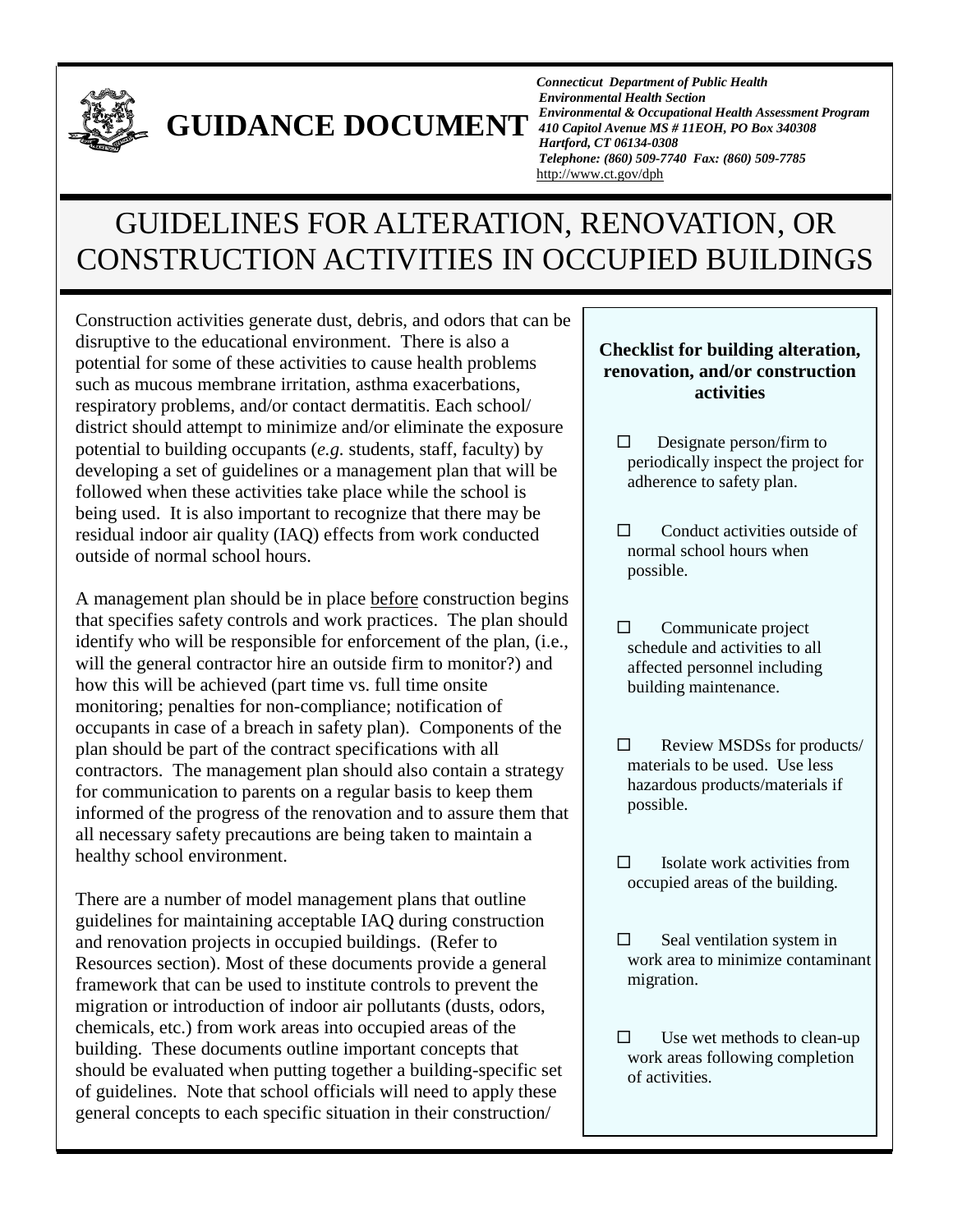renovation project. A program that worked for one project at the school may not work for another project without some modifications. Each situation must be evaluated individually, and alterations or additions should be made to the plan as necessary.

In addition, the construction/renovation guidelines must address specific requirements for handling building materials containing certain contaminants such as lead and asbestos. The Connecticut Departments of Public Health, Environmental Protection, Labor, U.S. Occupational Safety and Health Administration, and other regulatory agencies may have additional requirements that must be followed. Additional guidance should be sought in developing an appropriate program.

IAQ guidelines for construction related activities in occupied buildings should ideally incorporate the following concepts:

- *Development of a Policy Statement* A policy should be developed which directs that all construction - related activities shall be conducted outside of normal school hours to the extent most feasible. By conducting these types of activities outside of normal school hours, there is a reduced potential for these activities to adversely affect the health of the building occupants.
- *Coordination of Activities* Activities should be coordinated so that they occur outside of normal school hours when the building is typically unoccupied. It is necessary to ensure that coordination with the building facilities staff is conducted so that appropriate adjustments to ventilation systems can be made. Pre-construction meetings should be held to review anticipated work activities, material safety data sheets, and expectations of appropriate work practices. This might include expectations for isolation of the work areas (as discussed below) and eliminating the potential for migration of contaminants.
- *Separation of Construction Areas* To most effectively prevent the potential migration of dust and other contaminants (for example, hazardous chemicals, vapors, and nuisance odors) into occupied areas, it is necessary and important that appropriate methods are used to separate the work areas from occupied areas of the building. These methods may include installation of physical barriers, such as plywood or polyethylene sheeting, and limiting foot traffic between work areas and occupied areas of the building. In addition, the building ventilation system in the work area should be turned off, if possible, and intakes and diffusers sealed, to limit the migration of contaminants throughout the building. It is also essential to ensure that when the building ventilation system is turned off, that other appropriate means of ventilation are used.
- *Use of Other Measures to Decrease Airborne Pollutants* It is important to evaluate and develop guidelines for post construction activities. These guidelines should address ways to decrease pollutants remaining airborne upon completion of work activities, such as using wet methods to clean up residual dust (i.e., wet mop instead of sweeping), using products that emit low volatile organic compounds (VOCs), and increasing building ventilation (i.e., fans, keep ventilation system on overnight or over the weekend) to remove residual nuisance odors or other potential airborne pollutants.

It is recommended that a third party individual be hired to monitor onsite construction/renovation activities, making sure that the plan is being followed to maintain the safety and health of building occupants, and that proper work practices and control measures are being performed. This person, who may be an industrial hygienist or clerk of the works, will be acting as an "owner's representative,"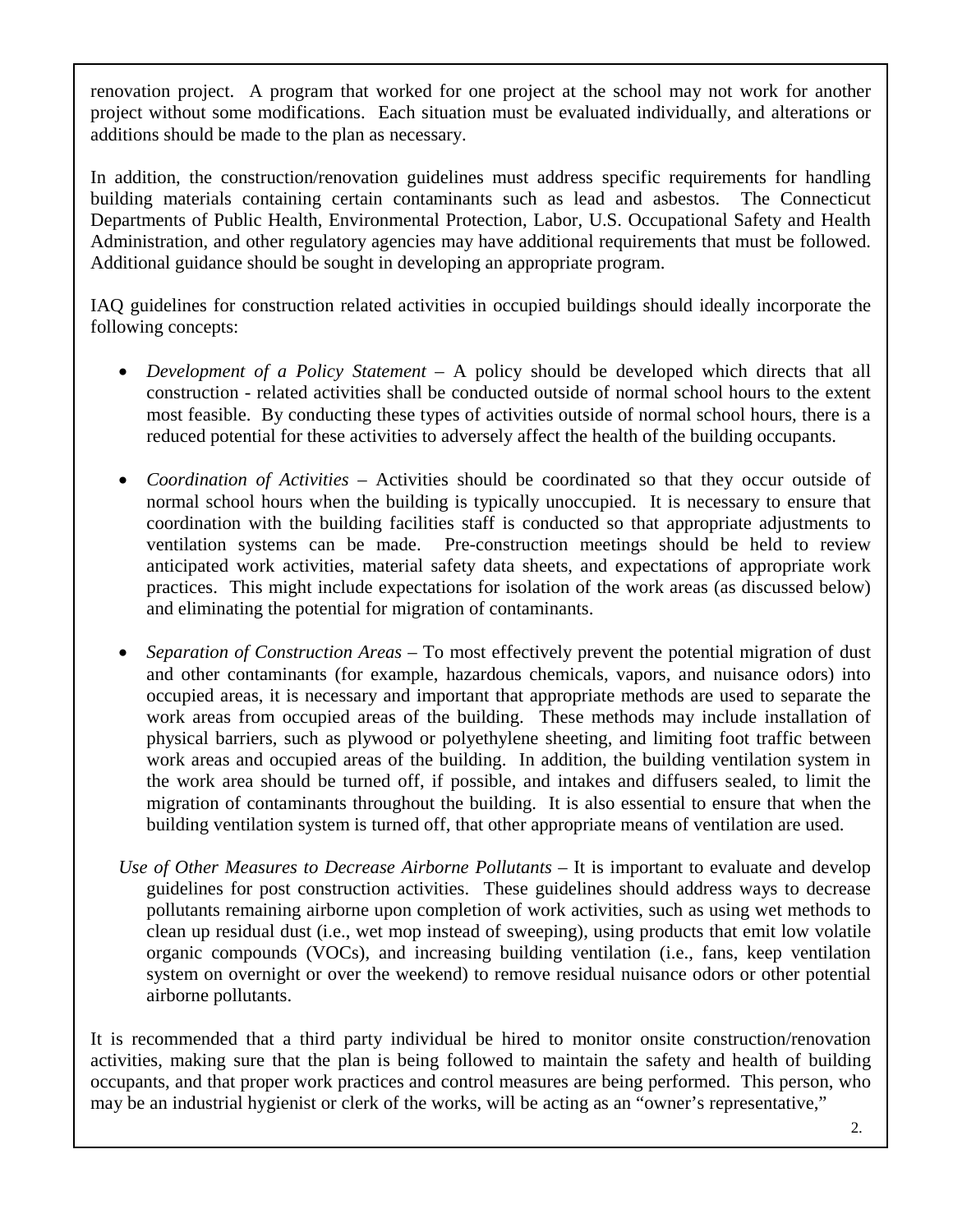in the interest of the school. They should be empowered to speak to the general contractor about enforcing the contract if the plan is not being followed.

An effective program also relies on the vigilance of school staff to communicate and bring to the attention of proper individuals any problems that they observe (i.e., unusual odors, dusty conditions). It is important to recognize that while a school may develop a generic set of guidelines to be followed, each project should be evaluated individually. By developing and implementing an individual plan for each alteration, renovation, or construction project, compliance with Public Act 03-220 Section 6(b)(3), *An Act Concerning Indoor Air Quality in Schools*, which calls for a uniform inspection and evaluation of indoor air quality in school buildings, will be achieved.

The superintendent/principal, onsite manager, or local health director (LHD) should be empowered to stop the construction job if he/she feels that the work is endangering the health of the building occupants. He/she should be sure to consult with the LHD before doing so.

The following is a listing of additional sources of information to prevent indoor air quality problems during construction and renovation activities:

### **Resources**

Model Plans

- *Education and Expansion: Model School District Policies for Protection of Staff and Students During School Construction.* New Jersey Work Environment Council with input from Healthy Schools Ad Hoc Committee. http://www.edlawcenter.org/ELCPublic/AbbottSchoolFacilities/FacilitiesPages/Resources/ Model\_School\_District\_Policies.pdf
- *Good Practice Guidelines for Maintaining Acceptable Indoor Environmental Quality During Construction and Renovation Projects;* National Institute for Occupational Safety and Health http://www.peer.org/docs/doi/05\_21\_12\_niosh.pdf
- IAO Guidelines for Occupied Buildings Under Construction. Sheet Metal and Air Conditioning Contractors' National Association, Inc. 1995, 2000. http://www.smacna.org
- *Renovation & Construction in Schools: Controlling Health and Safety Hazards*. New Jersey Dept. Health & Senior Services. http://www.state.nj.us/health/eoh/peoshweb/schoolsren.pdf
- Washington State Department of Health Office of Environmental Health and Safety. *School Indoor Air Quality Best Management Practices Manual* (November 2003). http://www.doh.wa.gov/ehp/ts/IAQ/schooliaqbmp.pdf
- University of California, Irvine Environmental Health and Safety. *Indoor Environmental Quality During Construction Projects.*  http://www.ehs.uci.edu/programs/ih/IEQinConstruction.html